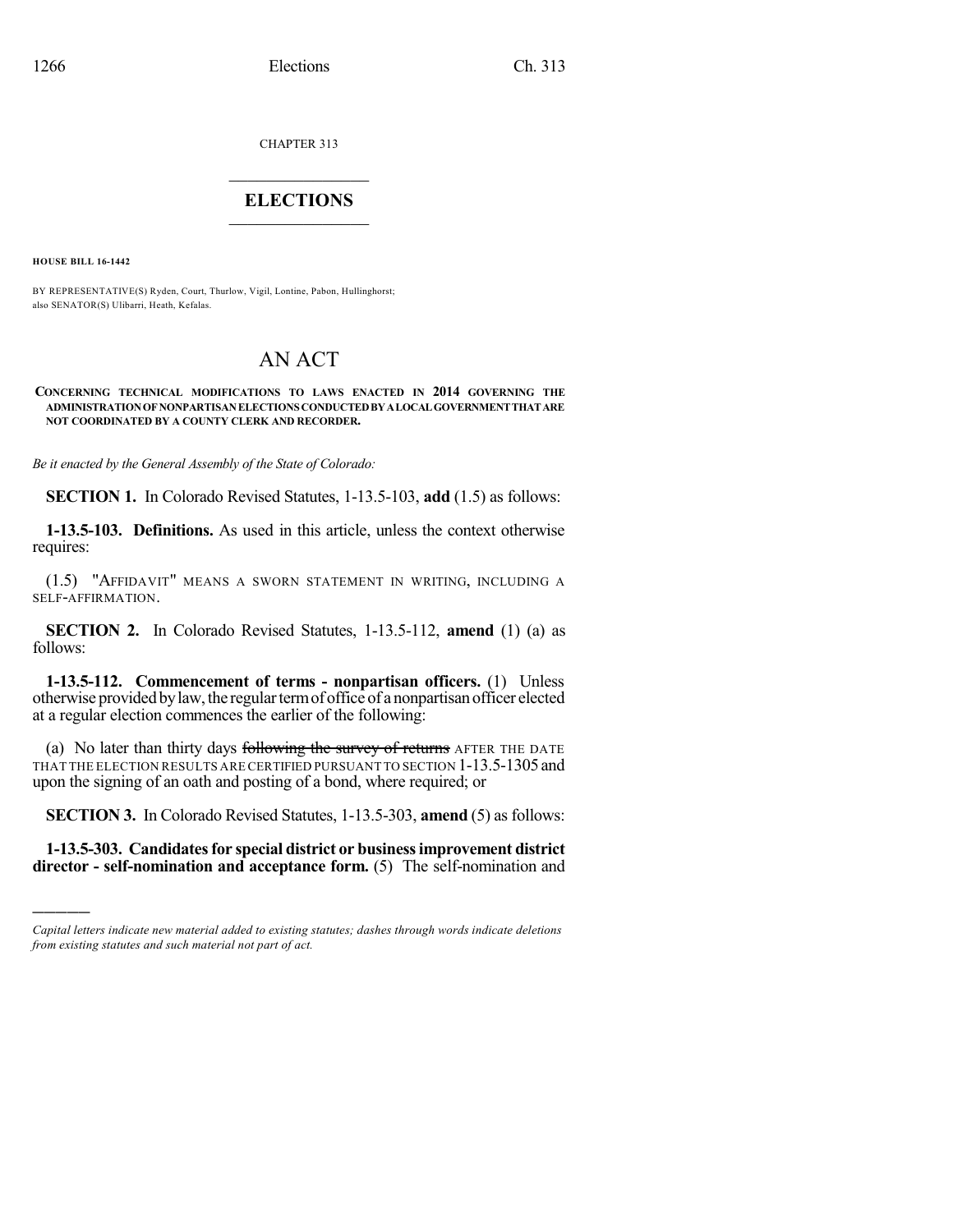### Ch. 313 Elections 1267

acceptance form or letter must be verified and processed substantially as provided in section 1-4-908, a protest on such a form or letter shall MUST be determined substantially as provided in sections 1-4-909 and 1-4-911, and cure of such a form or letter shall MUST be allowed substantially as provided for in section 1-4-912; EXCEPT THAT AN AMENDED SELF-NOMINATION AND ACCEPTANCE FORM OR LETTER MAY BE ACCEPTED BY THE DESIGNATED ELECTION OFFICIAL UNTIL THE NORMAL CLOSE OF BUSINESS ON THE SIXTY-SEVENTH DAY BEFORE AN ELECTION.

**SECTION 4.** In Colorado Revised Statutes, 1-13.5-401, **amend** (1) as follows:

**1-13.5-401. Appointment of election judges.** (1) (a) Except as provided in subsection (2) of this section, at least fifteen days before each local government election, the governing body shall appoint the election judges.

(b) Each election judge must be registered to vote in Colorado and at least eighteen years of age. Election judges shall MUST be appointed pursuant to this article without regard to party affiliation. NEITHER A CURRENT CANDIDATE FOR DIRECTOR NOR ANY IMMEDIATE FAMILY MEMBER, TO THE SECOND DEGREE, OF SUCH CANDIDATE IS ELIGIBLE TO SERVE AS AN ELECTION JUDGE.

(c) The designated election official shall make and file in his or her office a list of all individualsso appointed, giving their names and addresses. The list is a public record and is subject to inspection and examination during office hours by any elector of the local government with the right to make copies thereof.

**SECTION 5.** In Colorado Revised Statutes, 1-13.5-510, **amend** (1) as follows:

**1-13.5-510. Court-ordered elections.** (1) When an election is ordered by the court for a special district, the court shall authorize the designated election official to give notice, AND TAKE SUCH OTHER ACTIONS, as provided in the order.

**SECTION 6.** In Colorado Revised Statutes, **amend** 1-13.5-511 as follows:

**1-13.5-511. Certification of ballot.** (1) No later than sixty days before any election, the designated election official of each local government that intends to conduct an election shall certify the order of the ballot and ballot content. The order of the ballot and ballot content must include the name and office of each candidate for whom a petition or self-nomination form or letter has been filed with the designated election official and any ballot issues or ballot questionsto be submitted to the eligible electors.

(2) AFTER A DESIGNATED ELECTION OFFICIAL HAS CERTIFIED THE ORDER OF THE BALLOT AND BALLOT CONTENT IN ACCORDANCE WITH SUBSECTION (1) OF THIS SECTION, THE DESIGNATED ELECTION OFFICIAL MAY RECERTIFY THE BALLOT IF:

(a) ACANDIDATE WITHDRAWS FROM A RACE, AND THE WITHDRAWAL WOULD NOT CHANGE THE ORDER THAT THE CANDIDATE NAMES APPEAR ON THE BALLOT AS PREVIOUSLY DETERMINED BY THE LOT DRAWING; OR

(b) THERE ARE TECHNICAL REVISIONS TO A BALLOT ISSUE OR BALLOT QUESTION PRIOR TO THE BALLOTS BEING PRINTED.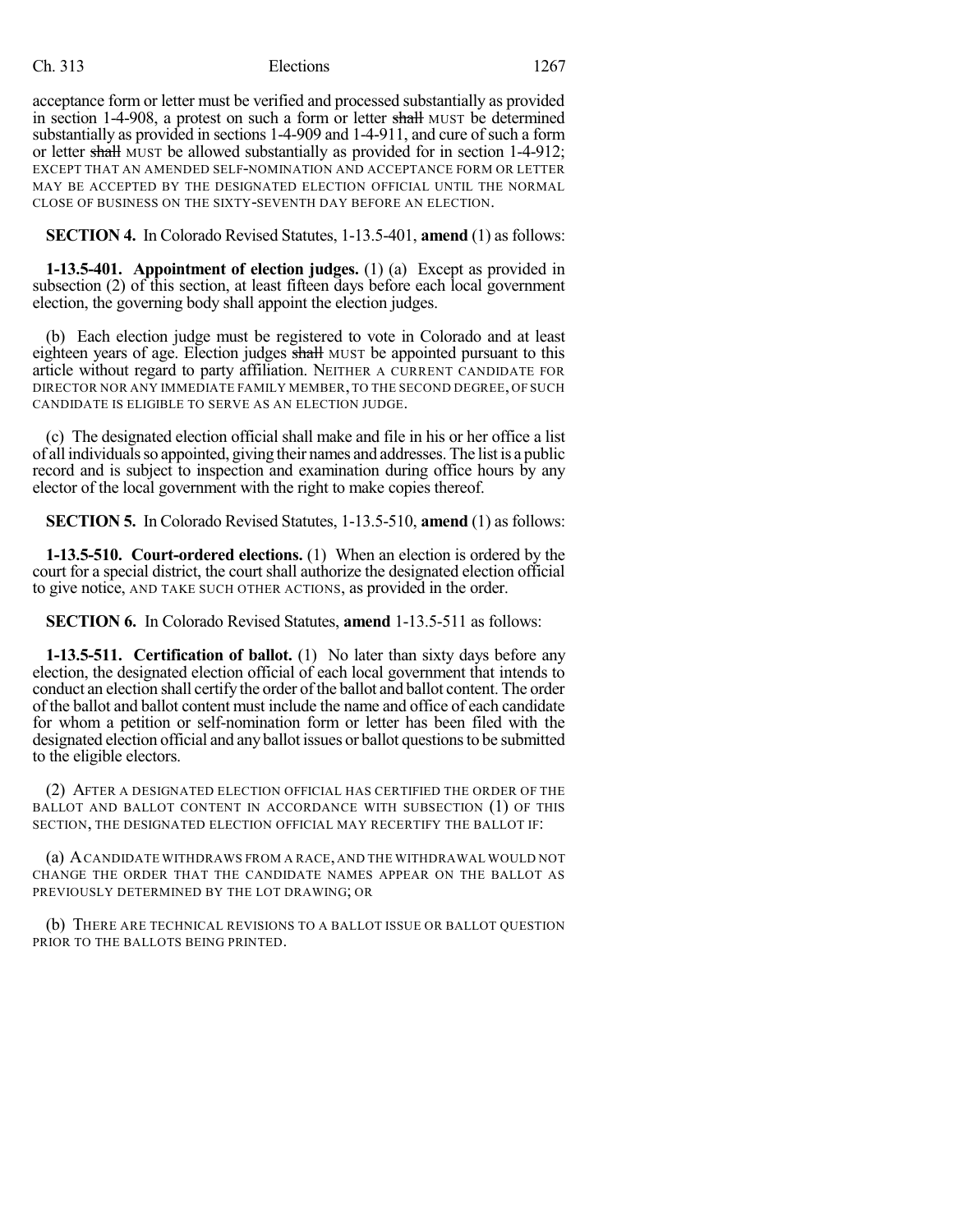**SECTION 7.** In Colorado Revised Statutes, 1-13.5-602, **amend** (1) (a) (I) as follows:

**1-13.5-602. Watchers - definition.** (1) (a) (I) Each candidate for office, or interested party in case of a ballot issue or ballot question, at a local government election is entitled to appoint an eligible elector to act on his or her behalf in every polling place in which he or she is a candidate or in which the issue or question is on the ballot; EXCEPT THAT NEITHER A CURRENT CANDIDATE FOR DIRECTOR NOR ANY IMMEDIATE FAMILY MEMBER, TO THE SECOND DEGREE, OF SUCH CANDIDATE IS ELIGIBLE TO SERVE AS A WATCHER FOR THAT CANDIDATE.

**SECTION 8.** In Colorado Revised Statutes, 1-13.5-902, **amend** (8) as follows:

**1-13.5-902. Ballots and sample ballots- delivery -format.**(8)(a) The extreme top part of each ballot must be divided by two perforated or dotted lines into two spaces, each of which must be not lessthan one inch in width, the top portion being known as the stub and the next portion as the duplicate stub. Upon each of said stubs nothing is to be printed except the number of the ballot, and the same number must be printed on both stubs. Stubs and duplicate stubs of ballots must both be numbered consecutively. There must be printed on the stub of an absentee ballot "Absentee Ballot Number [...]", and such stubs must be numbered consecutively beginning with number one. All ballots must be uniform and of sufficient length and width to allow for the names of candidates and the proposed questions to be printed in clear, plain type with a space of at least one-half inch between the different columns on said ballot. On each ballot must be printed the endorsement "official ballot for . . .", and after the word "for" must follow the designation of the local government for which the ballot is prepared, the date of the election, and a facsimile of the signature of the designated election official. The ballot shall NOT contain  $\theta$ ANY caption or other endorsement or number. Each designated election official shall use precisely the same quality and tint of paper, the same kind of type, and the same quality and tint of plain black ink for all ballots furnished by the designated election official at one election.

(b) ADUPLICATE STUB IS NOT REQUIRED FOR A BALLOT THAT IS PREPARED FOR AN INDEPENDENT MAIL BALLOT ELECTION PURSUANT TO PART 11 OF THIS ARTICLE.

**SECTION 9.** In Colorado Revised Statutes,  $1-13.5-1002$ , **amend** (1) (b) and (2) (b) as follows:

**1-13.5-1002. Application for absentee voter's ballot - delivery - list.** (1) (b) The application must be filed with the designated election official not later than the close of business on the Friday TUESDAY immediately preceding the next local government election in which the absentee voter wishes to vote by absentee voter's ballot.

(2) (b) If the person is found to be so entitled, the designated election official shall deliver, as soon as practicable but not more than seventy-two hours after the blank ballots have been received, an official absentee voter's ballot, an identification return envelope with the affidavit or the envelope properly filled in asto address of residence as shown by the records of the county clerk and recorder, and an instruction card. THE IDENTIFICATION RETURN ENVELOPE MUST STATE "DO NOT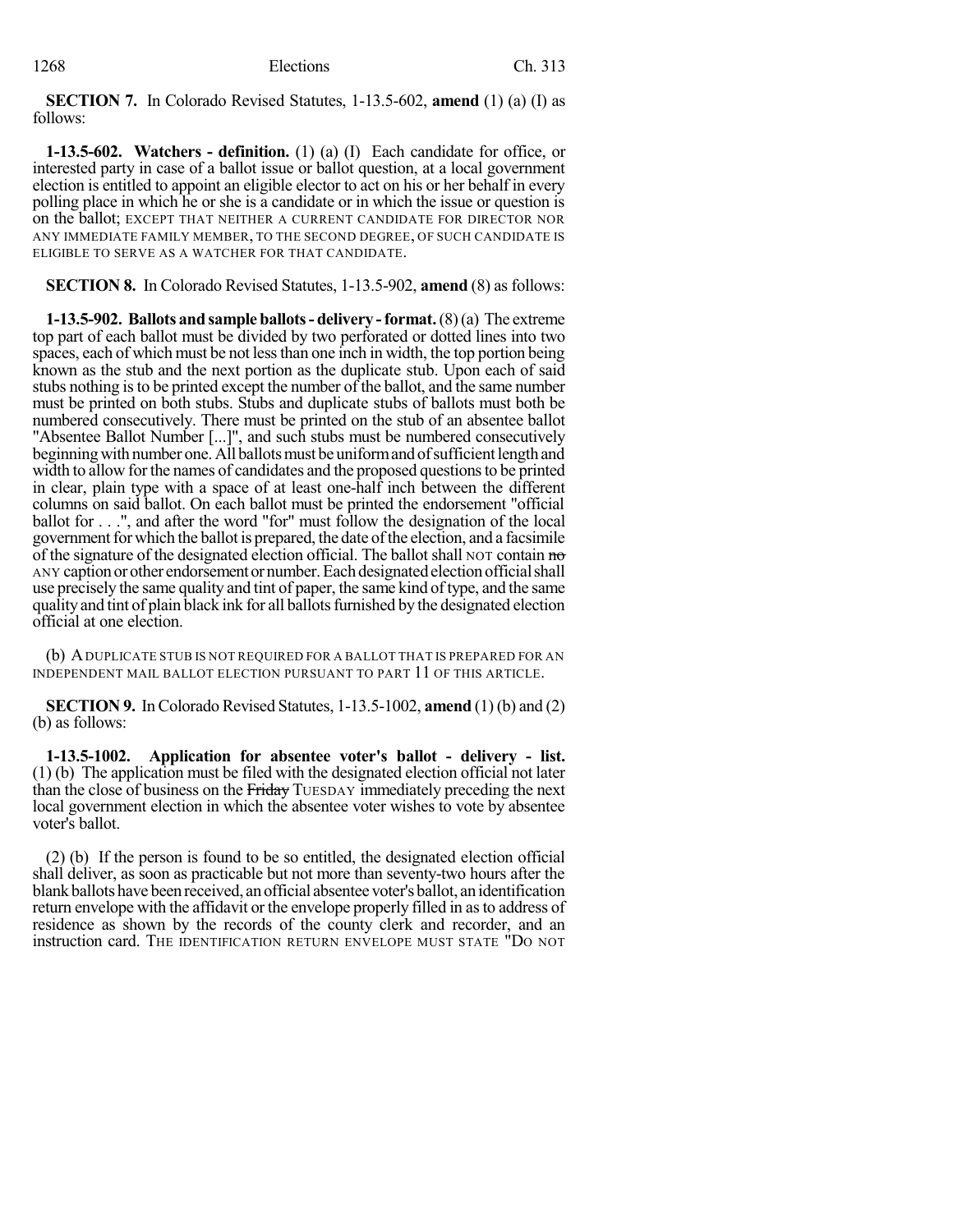### Ch. 313 Elections 1269

FORWARD.ADDRESS CORRECTION REQUESTED."OR ANY OTHER SIMILAR STATEMENT THAT IS IN ACCORDANCE WITH UNITED STATES POSTAL SERVICE REGULATIONS. The delivery must be made to the applicant either personally in the designated election official's office or by mail to the mailing address given in the application an official absentee voter's ballot.

**SECTION 10.** In Colorado Revised Statutes, 1-13.5-1003, **add** (3) as follows:

**1-13.5-1003. Application for permanent absentee voter status.** (3) IF THERE IS NO DESIGNATED ELECTION OFFICIAL PRESENTLY APPOINTED IN THE LOCAL GOVERNMENT, THE SECRETARY OF THE LOCAL GOVERNMENT SHALL PROCESS THE APPLICATION FOR PERMANENT ABSENTEE STATUS IN ACCORDANCE WITH SUBSECTIONS (1) AND (2) OF THIS SECTION.

**SECTION 11.** In Colorado Revised Statutes, 1-13.5-1102, **amend** (1) as follows:

**1-13.5-1102. Definitions.** As used in this part 11, unless the context otherwise requires:

(1) "Independent mail ballot election" means a mail ballot election that the governing body of a political subdivision, other than a school district, LOCAL GOVERNMENT determines shall WILL not be coordinated by the county clerk and recorder.

**SECTION 12.** In Colorado Revised Statutes, 1-13.5-1103, **amend** (4) as follows:

**1-13.5-1103. Independent mail ballot elections- optional - cooperation with county clerk and recorder permitted - exception.** (4) Notwithstanding any provision of this article to the contrary, the designated election official of a local government shall mail a ballot to every eligible elector of the local government WHO RESIDES WITHIN THE BOUNDARIES OF THE LOCAL GOVERNMENT AND who is a covered voter, as that term is defined in section 1-8.3-102, for any election conducted under this article.

**SECTION 13.** In Colorado Revised Statutes,  $1-13.5-1105$ , **repeal** (4) (c) (III) as follows:

**1-13.5-1105. Procedures for conducting independent mail ballot election.** (4) (c) (III) The return envelope is required to have a flap covering the signature.

**SECTION 14.** In Colorado Revised Statutes, 1-13.5-1106, **amend** (1) as follows:

**1-13.5-1106. Deliveryofmisdeliveredballots.**(1) If an elector delivers a ballot, mail ballot, or absentee voter's ballot to the designated election official, polling place, OR election judge of another local government, or to the county clerk and recorder, the recipient may accept the ballot and, if accepted, must arrange for its delivery to the proper person by  $7 \text{ p.m.}$  on election day. The reasonable cost of such deliverymust be paid by the local government conducting the election in which the voter intended to cast the ballot.

**SECTION 15.** In Colorado Revised Statutes, **amend** 1-13.5-1305 as follows: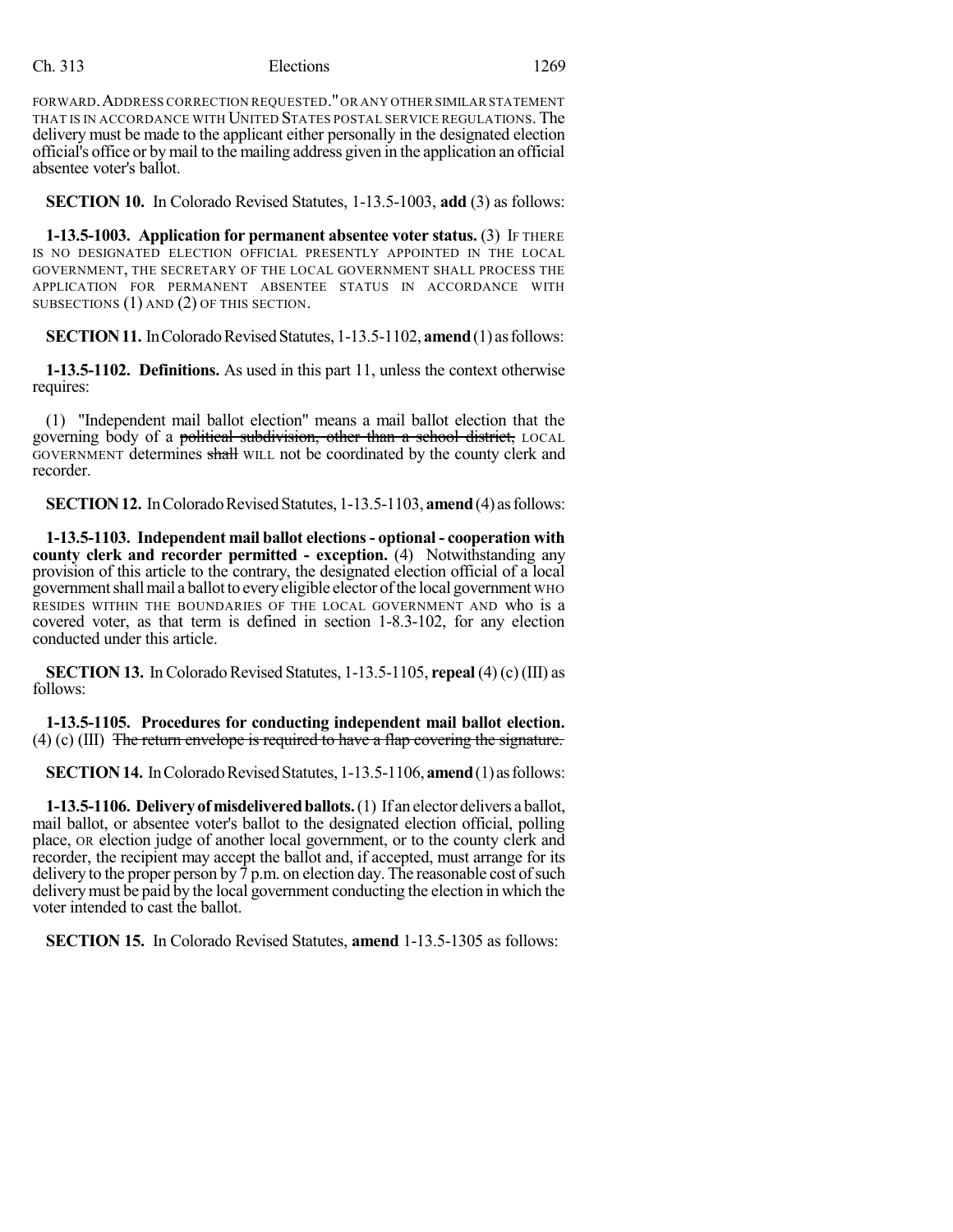#### 1270 Elections Ch. 313

**1-13.5-1305. Statement - certificates of election.** (1) No later than the fourteenth day following the election, the canvass board shall make statements from the official abstract of votes that show the names of the candidates, any ballot issue or ballot question, and the number of votes given to each. The canvass board shall certify the statement to be correct and subscribe their names thereto. The canvass board shall then determine which persons have been duly elected by the highest number of votes and shall endorse and subscribe on such statements a certificate of their determination. THE DESIGNATED ELECTION OFFICIAL SHALL ALSO FILE A COPY OF THE CERTIFICATE WITH THE DIVISION OF LOCAL GOVERNMENT IN THE DEPARTMENT OF LOCAL AFFAIRS.

 $(2)$  The designated election official shall make and transmit to each of the persons thereby declared to be elected a certificate of the person's election. The designated election official shall also file a copy in the office of the division of local government in the department of local affairs.

**SECTION 16.** In Colorado Revised Statutes, **amend** 1-13.5-1403 as follows:

**1-13.5-1403. Filing statement - contents.** The contestor shall file in the office of the clerk of the district court, within ten days after the expiration of the period within which a recount may be requested pursuant to section  $1-13.5-1306$ , or within ten days after the conclusion of a recount conducted pursuant to section 1-13.5-1306, whichever is later, a written statement of the contestor's intention to contest the election and setting forth the name of the contestor, that the contestor is an eligible elector of the local government, the name of the contestee, the office contested, the time of election, and the particular causes of the contest. The statement must be verified by the affidavit of the contestor or any eligible elector of the local government that the causes set forth in the statement are true to the best of the affiant's knowledge and belief.

**SECTION 17.** In Colorado Revised Statutes, 1-13.5-1404, **amend** (3) as follows:

**1-13.5-1404. Summons - answer.** (3) If the reception of illegal votes or the rejection of legal votes is alleged as the cause of the contest, a list of the number of persons who so voted or offered to vote must be set forth in the statement of the contestor and must be likewise set forth in the answer of the contestee if any such cause is alleged in his or her answer by way of counterstatement.

**SECTION 18.** In Colorado Revised Statutes, 32-1-906, **amend** (1) (a); and **add** (1) (b.5) as follows:

**32-1-906. Directors subject to recall - applicability of laws.** (1) (a) Any director elected to the board of any special district who has actually held office for at least six months may be recalled from office by the eligible electors of the special district. A petition signed by the lesser of three hundred eligible electors or forty percent of the eligible electors demanding the recall of any director named in the petition shall be filed in the court. Any recall shall be governed by the procedures set forth in part 5 of article 4 of title 31, C.R.S.

(b.5) THE RECALL OF A SPECIAL DISTRICT DIRECTOR IS GOVERNED BY THE PROCEDURES SET FORTH IN PART 5 OF ARTICLE 4 OF TITLE 31, C.R.S.; EXCEPT THAT: